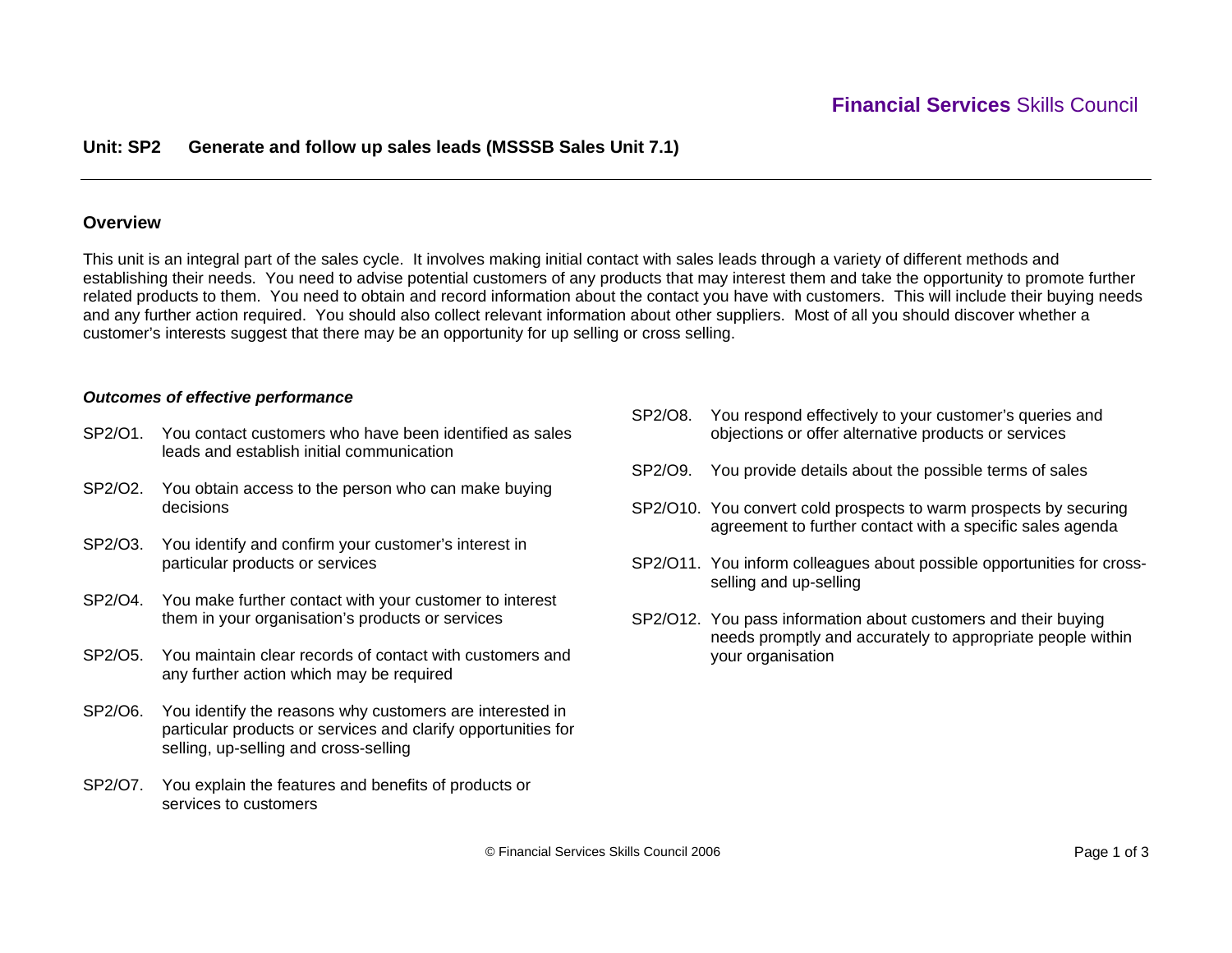# **Financial Services** Skills Council

### **Unit: SP2 Generate and follow up sales leads (MSSSB Sales Unit 7.1)**

#### *Behaviours which underpin effective performance*

- SP2/B1. You are customer focused at all times
- SP2/B2. You actively pursue further contact with the customers
- SP2/B3. You conduct sales business with your customer in a way which promotes goodwill and positive thinking
- SP2/B4. You remain sensitive to the needs of your customer at all times
- SP2/B5. You demonstrate a knowledge of the features and benefits of your products or services
- SP2/B6. You use effective questioning and listening techniques to establish customer interest
- SP2/B7. You exploit sales opportunities
- SP2/B8. You are not afraid to say no to unreasonable customer requests
- SP2/B9. You carry out tasks with due regard to your organisation's policies and procedures, including those covering health and safety at work
- SP2/B10. You comply with legal requirements, industry regulations and professional codes

#### *Knowledge and understanding*

- 1. How to obtain access to key decision makers
- 2. The most effective ways of contacting different types of customers
- 3. How to identify and collect information about customers and competitors
- 4. How to pursue opportunities for further contact with customers
- 5. The purpose of maintaining sales leads information at all stages and how to update systems recording systems
- 6. How to share information on customers with key people in your organisation
- 7. How the information provided by customers is assessed for potential up-selling and cross-selling
- 8. The difference between benefits and features in the context of selling and how to highlight them both
- 9. How to provide alternative solutions to customer problems
- 10. How to handle customer queries and objections
- 11. Industry practices relating to creation and following up of leads
- 12. Legislation and regulation relating to generating and following up sales leads in your industry/sector
- 13. Competitive practice in your sector